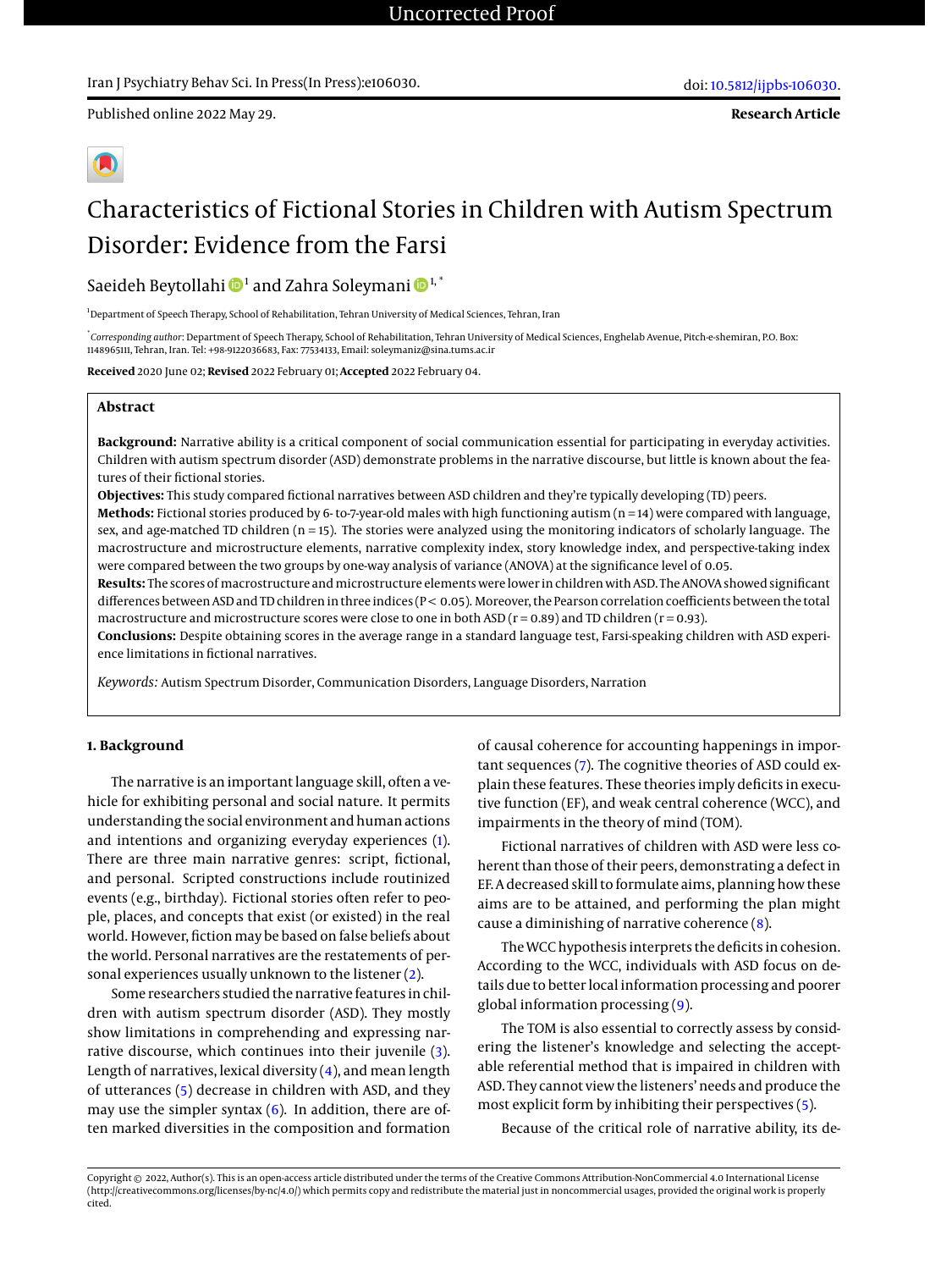tailed study is necessary for children with ASD. The existing evidence shows that the narratives of Farsi-speaking children with ASD have not been investigated.

# **2. Objectives**

The present study aimed to investigate the fictional narratives of Farsi-speaking ASD children and answer the two main research questions:

(1) Are there significant differences in narrative characteristics between ASD and TD children?

(2) To what extent is there a correlation between the story elements?

#### **3. Methods**

#### *3.1. Participants*

Two groups of volunteers participated in this study. Group 1 consisted of 14 males aged 6 years to 7 years and 9 months with an ASD diagnosis. They were diagnosed with ASD by a qualified pediatric psychiatrist using the DSM-5 criteria [\(10\)](#page-4-7). The participants were recruited through convenience sampling in a private clinic. They had received rehabilitation services, including occupational therapy and speech therapy from 3 or 4 years of age and individual speech-language intervention twice per week for 30-min sessions. They were monolingual Farsi speakers with a non-verbal intelligence quotient (NVIQ) equal to or above 85 on the Wechsler Preschool and Primary Scale of Intelli-gence (WPPSI) [\(11\)](#page-4-8) and the normal range of receptive and expressive language on the Persian version of the Test of language development-primary, third edition (TOLD-P: 3). The Persian version of the TOLD-P: 3 utilizes standard scores with a mean of 100 and SD of 15 for composite quotients  $(12).$  $(12).$ 

The control group consisted of 15 school students aged 6 years and one month to 7 years and 10 months matched for sex, chronological age, NVIQ, receptive language, and expressive language. Simple random sampling was employed for selecting these children. They were monolingual Farsi speakers with normal intelligence and without a history of psychiatric problems, language delay, or learning disability.

Similar to a previous study  $(13)$ , the number of ASD children with inclusion criteria was limited. On the other hand, transcribing and analyzing narratives is a timeconsuming process. Therefore, 15 students with TD were selected.

## *3.2. Material*

A three-episode story (A3) from Farsi narrative norms instrument (FNNI) [\(14\)](#page-4-11) was selected to collect narrative samples designed for the assessment of Farsi-speaking children's narration. This story was composed of 14 wordless pictures and numerous adventures. The story was constructed according to the Stein and Glenn story grammar model [\(15\)](#page-4-12), in which the main characters have problems and try to solve them. The psychometric features of the FNNI were investigated in 30 Farsi-speaking children. The results showed that the instrument's content validity was 92.28%, and the inter-rater reliability was 97.1% [\(14\)](#page-4-11).

## *3.3. Procedure*

Each participant was assessed individually in a quiet room in the experimenter's presence. The test started with a training story to familiarize the participant with the story's framework. The experimenter used cues such as telling the name of characters or part of events in this story but not in the main stories. A copy of the stories was placed in front of the child. The experimenter was not able to see the picture. Each narration was recorded using an iPad camera.

After collecting the samples, the first author transcribed the stories verbatim. As a research assistant, a speech and language pathologist reviewed all transcripts for word spelling, morpheme segmentation, and utterance segmentation. Then, two transcribers checked the recorded movie together for the third time and resolved the disagreement. The agreement between the two transcribers was 100%.

#### *3.4. Coding and Data Analysis*

The transcribed stories were analyzed using the monitoring indicators of scholarly language (MISL) rubric to calculate the narrative complexity. The MISL comprised seven macrostructure measurement items and six microstructure measurement items. Macrostructures included character, setting, initiating event, internal response, plan, attempt, and consequence. The scoring method was based on the element being absent (score of 0), emerging (score of 1), present (score of 2), or elaborated (score of 3). The maximum total score of macrostructure was 21 [\(16\)](#page-4-13).

Microstructure items in MISL included coordinating conjunctions, subordinating conjunctions, adverbs, mental verbs, linguistic verbs, and elaborated noun phrases. For each item, a score of 0 was given if no instances were present, a score of 1 if the story included one instance of the structure, a score of 2 if two diverse instances were present, and a score of 3 if there were three or more diverse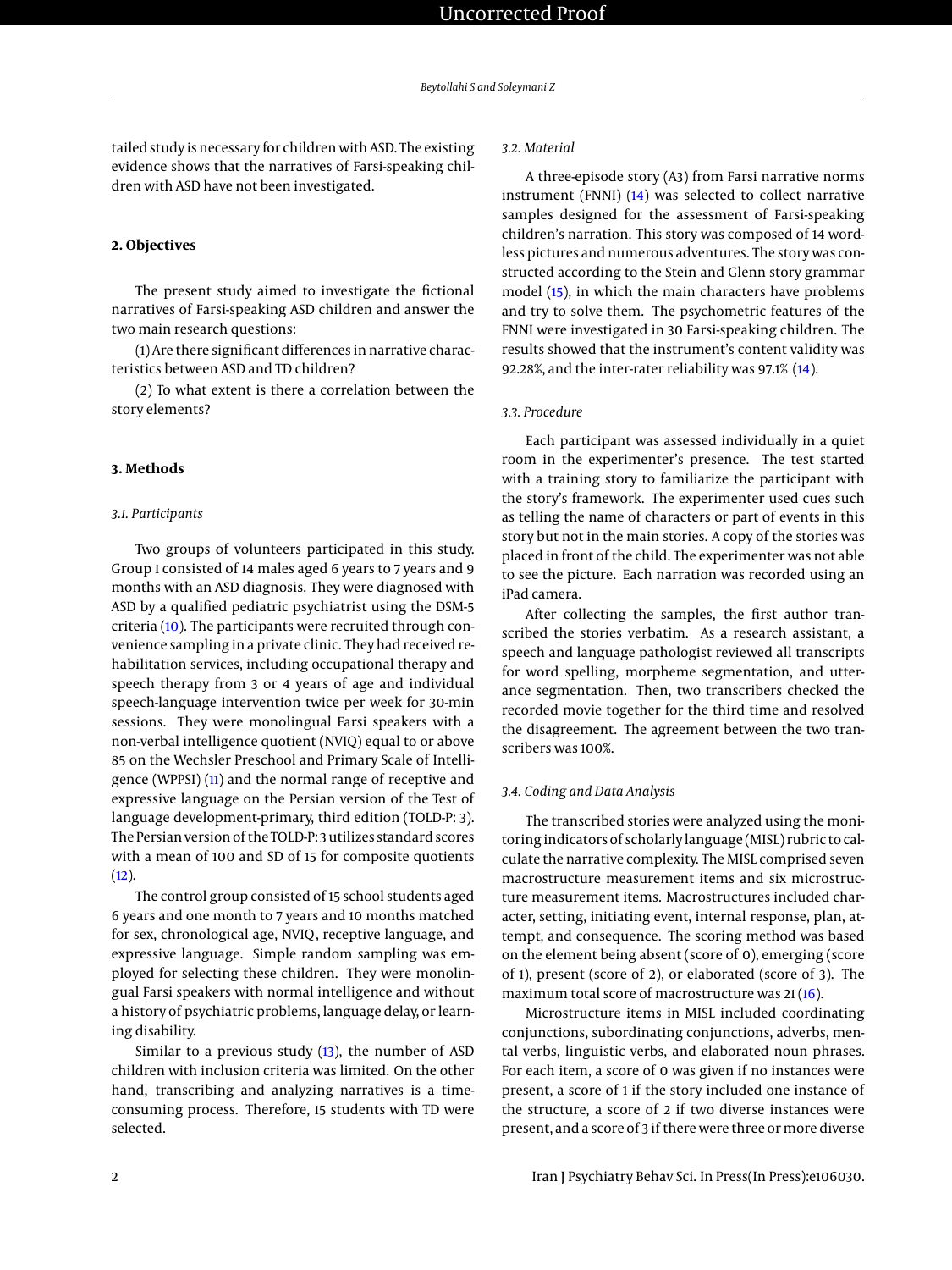instances of the structure within the story. The maximum complete score of microstructure is 18 [\(16\)](#page-4-13).

Three indices from MISL, including narrative complexity (NC), story knowledge (SK), and perspective-taking (PT), were extracted. The total score of macrostructure and microstructure was used as an index of overall NC. The SK index was computed by compounding the main elements, including initial event, internal response, plan, attempt, and consequence. The PT index was calculated by compounding the scores of internal response, plan, and mental/linguistic verbs.

For checking the correctness of the coding, 25% of the transcripts were selected randomly and scored separately by the research assistant. The total number of items on which the raters corresponded was divided by the total number of items in each index to reach the inter-rater reliability percentages. The inter-rater reliability score was 95% for NC and 97% for SK and PT.

#### **4. Results**

The characteristics of ASD and TD children are shown in [Table 1.](#page-2-0)

<span id="page-2-0"></span>**Table 1.** Characteristics of Participants in Autism Spectrum Disorder and Typically Developing Groups<sup>a</sup>

|                            | $ASD(n=14)$      | $TD(n=15)$     | Р    |
|----------------------------|------------------|----------------|------|
| Age (years; months)        | $6.6 + 0.5$      | $6.5 + 0.52$   | 0.88 |
| <b>WPPSI</b>               | $88.28 + 3.09$   | $92.66 + 5.57$ | 0.09 |
| GARS                       | $83.08 + 2.86$   | ۰              |      |
| Receptive language         | $90.57 \pm 3.52$ | $91 + 4.03$    | 0.43 |
| <b>Expressive language</b> | $90.58 + 2.47$   | $92.6 + 4.06$  | 0.07 |

Abbreviations: WPPSI, Wechsler Preschool and Primary Scale of Intelligence; P-GARS-2, Persian Gilliam Autism Rating Scale-2; TD, typically-developing.  $^{\rm a}$ Values are expressed as mean  $\pm$  SD.

The first research question was about the participants' narrative characteristics and the differences between the two groups (ASD and TD). The mean scores ( $\pm$ SD) of macrostructure and microstructure elements in each group are presented in [Table 2.](#page-2-1) The mean scores of narrative elements were higher in TD children than in ASD children in all items.

As seen in [Table 2,](#page-2-1) the lowest score of macrostructure elements was related to setting and the highest to character in ASD children. Moreover, the lowest and highest scores of microstructure elements were related to elaborated noun phrases and coordinating conjunction in this group, respectively. The Shapiro-Wilk test indicated the normal data distribution for all indices (NC  $P = 0.1$ , SK  $P =$ 0.3, and PT  $P = 0.2$ ). Accordingly, the between-group (ASD

<span id="page-2-1"></span>**Table 2.** Mean and Standard Deviation of Macrostructure and Microstructure Elements in Autism Spectrum Disorder and Typically Developing Children in Farsi Narrative Norm Instrument<sup>a</sup>

|                                | $ASD(n=14)$     | $TD(n=15)$      |
|--------------------------------|-----------------|-----------------|
| Character                      | $1.92 + 0.61$   | $2.13 + 0.63$   |
| Setting                        | $0.80 + 0.69$   | $2.14 + 0.60$   |
| <b>Initial event</b>           | $1.64 + 0.74$   | $2.66 + 0.61$   |
| <b>Internal response</b>       | $1.35 + 0.49$   | $2.20 + 0.56$   |
| Plan                           | $0.78 + 0.80$   | $2.20 + 0.77$   |
| Attempt                        | $1.57 + 0.64$   | $2.60 + 0.50$   |
| Consequence                    | $1.21 + 0.57$   | $2.13 + 0.51$   |
| Coordinating conjunction       | $1.28 + 0.61$   | $2 + 0.53$      |
| Subordinating conjunctions     | $0.57 + 0.64$   | $186 + 063$     |
| <b>Adverbs</b>                 | $0.64 + 0.49$   | $1.66 + 0.72$   |
| <b>Mental verbs</b>            | $0.85 + 0.53$   | $1.53 + 0.74$   |
| Linguistic verbs               | $0.85 + 0.53$   | $1.53 + 0.51$   |
| <b>Elaborated noun phrases</b> | $0.21 \pm 0.42$ | $1.26 \pm 0.70$ |
|                                |                 |                 |

Abbreviations: FNNI, Farsi narrative norm instrument; ASD, autism spectrum disorder; TD, typically-developing.

 $^{\rm a}$ Values are expressed as mean  $\pm$  SD.

and TD) one-way analysis of variance (ANOVA) was used for group comparisons. The analysis revealed significant differences in the NC index, SK index, and PT index with large effect sizes. [Table 3](#page-3-2) shows the results of these comparisons. The effect sizes of 0.10, 0.30, and 0.50 represented small, medium, and large effects, respectively [\(17\)](#page-4-14).

Then, we predicted that there would be a correlation between macrostructure and microstructure elements. Therefore, we used the Pearson correlation coefficient between the total scores of macrostructure and microstructure elements. The correlation coefficient was high in ASD children (P =  $0.0, r = 0.89$ ) and TD children (P =  $0.0, r = 0.93$ ).

## **5. Discussion**

The present study showed that Farsi-speaking participants with ASD scored lower in the organization of story elements than controls in fictional narratives. This hypothesis was confirmed after controlling for NVIQ and receptive and expressive language.

This research had three significant findings. First, despite equal proficiency on standardized language assessments, the use of microstructure elements such as adverbs or elaborated noun phrases were less than TD children, and the bounded use of subordinating conjunction indicated impairment in causal language. This finding is in line with the results of previous English language-based studies. The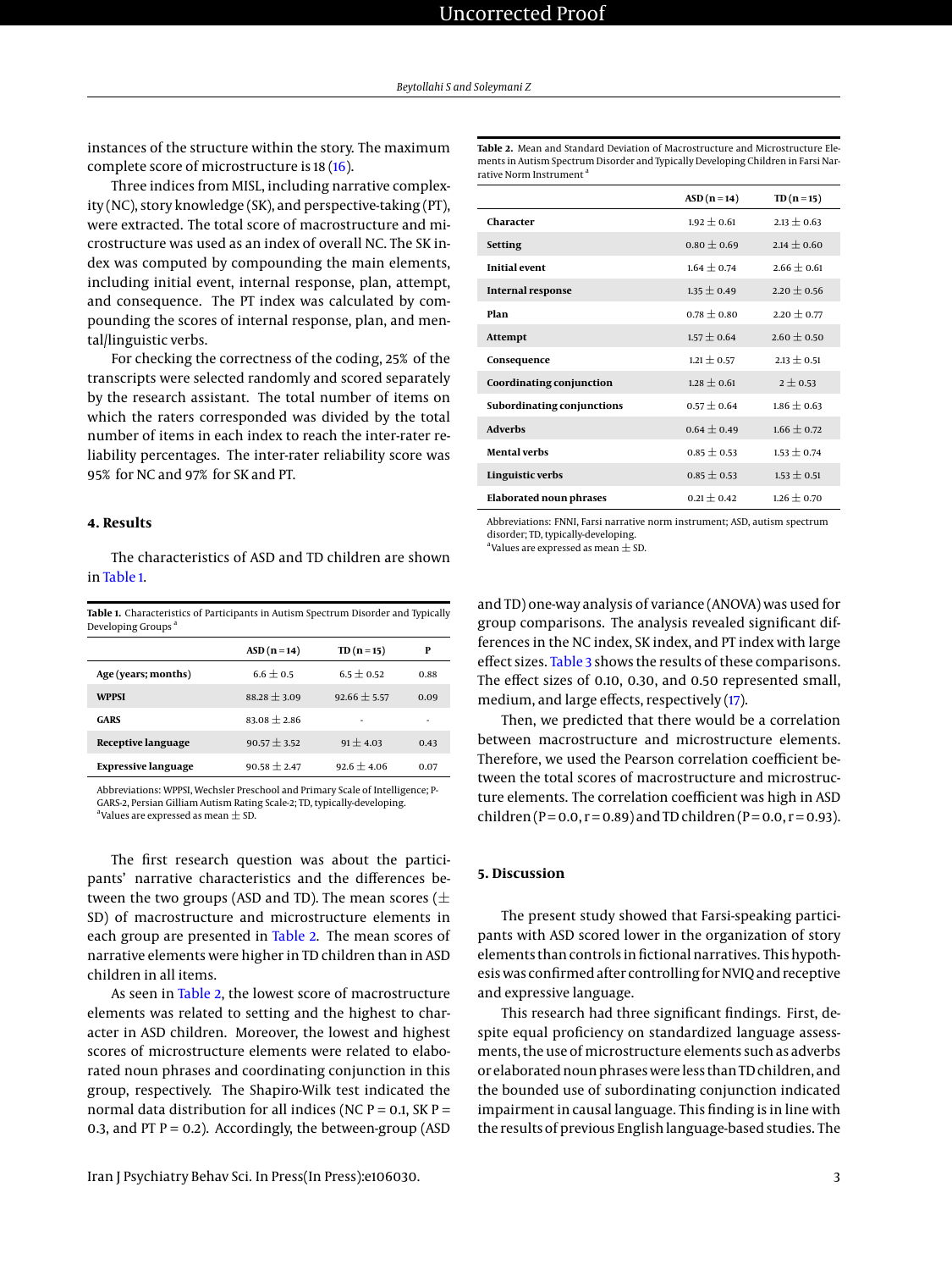<span id="page-3-2"></span>

| Table 3. Statistical Results of One-way Analysis of Variance in Narrative Complexity, Story Knowledge, and Perspective Taking Indices <sup>a</sup> |                  |                  |       |      |       |  |
|----------------------------------------------------------------------------------------------------------------------------------------------------|------------------|------------------|-------|------|-------|--|
|                                                                                                                                                    | $ASD(n=14)$      | $TD(n=15)$       |       |      | ES    |  |
| Narrative complexity                                                                                                                               | $13.71 \pm 3.33$ | $25.93 + 4.84$   | 61.61 | 0.00 | 0.695 |  |
| <b>Story knowledge</b>                                                                                                                             | $6.57 \pm 1.60$  | $11.80 \pm 2.07$ | 56.96 | 0.00 | 0.687 |  |
| Perspective taking                                                                                                                                 | $3.85 \pm 1.40$  | $7.46 \pm 1.99$  | 31.27 | 0.00 | 0.537 |  |

Abbreviation: ES, effect size.

 $^{\rm a}$ Values are expressed as mean  $\pm$  SD unless otherwise indicated.

majority of the studies have reported that oral stories produced by ASD children are shorter, less complex [\(6\)](#page-4-3), less coherent, and contain fewer causal statements [\(7,](#page-4-4) [18\)](#page-4-15). In addition, it was observed that mental and linguistic verbs were used less frequently by ASD children. These results are consistent with the results of some studies [\(6,](#page-4-3) [19,](#page-4-16) [20\)](#page-4-17), although conflicting results have also been reported, indicating no differences between ASD children and TD children. Reasons for different results may be task-specific. For example, the Tuesday storybook consists of many circumstances in which the mental state language can be utilized [\(20\)](#page-4-17). As an alternative, the picture book 'Frog, where are you?' that is used frequently may not comprise so many mental state expressions [\(21\)](#page-4-18). The extraction approach in the present study stimulated the use of mental state language sufficiently.

The second finding demonstrated that ASD children were weak at organizing and using macrostructure elements to create a story, similar to the past studies [\(7\)](#page-4-4). Finally, the third finding showed a high correlation between both groups' total macrostructure and microstructure elements scores. In other words, using microstructure elements makes use of macrostructure elements better and vice versa. For example, when someone establishes a causal coherence for conveying events in meaningful chains,  $(s)$ he has to use subordinating conjunctions  $(16)$ .

This study suffered several limitations that should be noted. First, the sample size was relatively small. Second, although the children's oral language level has a vital role in narrative production, their life experiences may impact the results since ASD children do not have sufficient experiences of natural situations because of communication disorders. Due to time constraints, children with other developmental difficulties were not included in this study, so the findings may not be specific to children with ASD.

## *5.1. Conclusions*

The study showed that Farsi-speaking preschool children with ASD who have unimpaired formal language produce poor fictional self-generated narratives in both aspects of macrostructure and microstructure. The ability of narrative discourse has positive effects on social and

academic skills. Thus, reinforcement of narrative abilities could facilitate academic, communicative, and social achievements of ASD children. The present study emphasizes the need for narrative interventions that specifically foster the use of connectors, adverbials, and mental and linguistic verbs and teach story coherence across different narrative genres.

## **Footnotes**

**Authors' Contribution:** Study concept and design: S. B. and Z. S.; Analysis and interpretation of data: S. B.; Drafting of the manuscript: S. B.; Critical revision of the manuscript for important intellectual content: Z. S.; Statistical analysis: S. B. and Z. S.

**Conflict of Interests:** The authors announced no possible conflicts of interest regarding this article's research, authorship, and/or publication.

**Data Reproducibility:** The dataset presented in this study is available on request from the corresponding author during submission or after its publication. The data are not publicly available due to privacy.

**Ethical Approval:** All procedures performed in studies involving human participants were in line with the ethical standards of the institutional and/or national research committees, and the Ethics Committee of Tehran University of Medical Sciences approved the study (code: REC.FNM.TUMS.IR.137.1397).

**Funding/Support:** The authors had no financial support for this article's research, authorship, and/or publication.

**Informed Consent:** Informed consent was obtained from all individual participants included in the study.

#### **References**

- <span id="page-3-0"></span>1. Hilvert E, Davidson D, Gámez PB. Examination of script and nonscript based narrative retellings in children with autism spectrum disorders. *Res Autism Spectr Disord*. 2016;**29-30**:79–92. doi: [10.1016/j.rasd.2016.06.002.](http://dx.doi.org/10.1016/j.rasd.2016.06.002)
- <span id="page-3-1"></span>2. Spencer TD, Slocum TA. The Effect of a Narrative Intervention on Story Retelling and Personal Story Generation Skills of Preschoolers With Risk Factors and Narrative Language Delays. *J Early Interv*. 2010;**32**(3):178–99. doi: [10.1177/1053815110379124.](http://dx.doi.org/10.1177/1053815110379124)